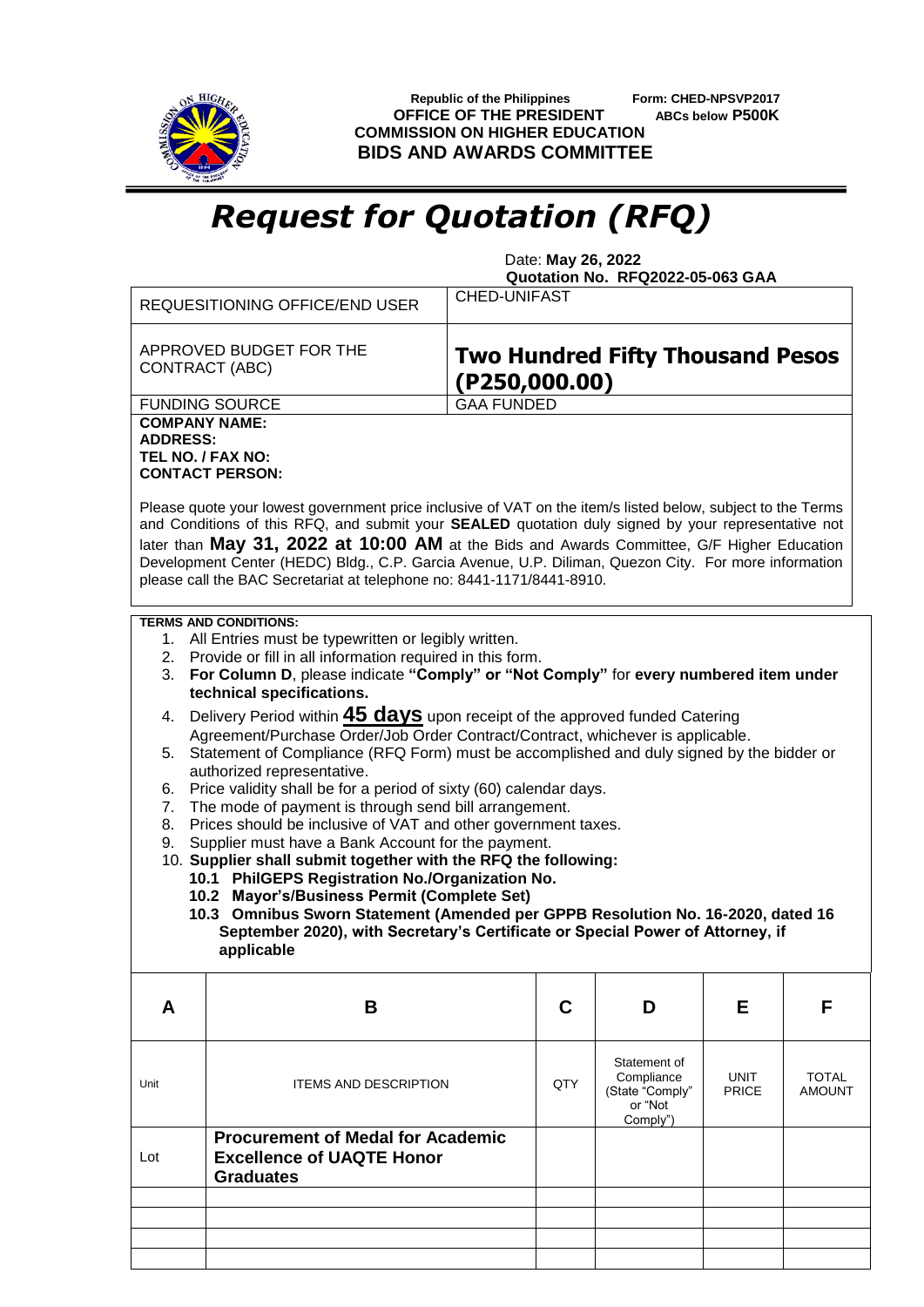| <b>Technical Specifications</b>                                                                                                                                                                                                              |                                                                       |  |  |  |
|----------------------------------------------------------------------------------------------------------------------------------------------------------------------------------------------------------------------------------------------|-----------------------------------------------------------------------|--|--|--|
|                                                                                                                                                                                                                                              |                                                                       |  |  |  |
| 1. Qty: 1,000 pcs                                                                                                                                                                                                                            |                                                                       |  |  |  |
|                                                                                                                                                                                                                                              |                                                                       |  |  |  |
| 2. Technical Specifications                                                                                                                                                                                                                  |                                                                       |  |  |  |
| Medal:<br>Type: Gold<br>Diameter size: 10 cm (3.93701<br>inches)<br>With embossed design<br>Ribbon/Lace:<br>Type: One-sided<br>Ribbon/lace: Silk<br>Width: 2 inches<br>Height: 12 inches<br>With customized design<br>Delivery fee: included |                                                                       |  |  |  |
|                                                                                                                                                                                                                                              |                                                                       |  |  |  |
|                                                                                                                                                                                                                                              | 3. Delivery within 45 calendar days<br>upon receipt of Purchase Order |  |  |  |
| 4. Prices should be VAT inclusive                                                                                                                                                                                                            |                                                                       |  |  |  |
| and other government taxes                                                                                                                                                                                                                   |                                                                       |  |  |  |
|                                                                                                                                                                                                                                              |                                                                       |  |  |  |
| Mode of payment: Send bill<br>5.                                                                                                                                                                                                             |                                                                       |  |  |  |
|                                                                                                                                                                                                                                              |                                                                       |  |  |  |
| <b>PLEASE</b><br><b>DOWNLOAD</b><br><b>ATTACHED</b><br><b>COMPONENT (REQUEST</b><br><b>QUOTATION FORM)</b>                                                                                                                                   | <b>THE</b><br><b>ASSOCIATED</b><br><b>FOR</b>                         |  |  |  |

*Request for Quotation No.* **RFQ2022-05-063 GAA**

After having carefully read and accepted your General Conditions, I/We quote you on the item/s at prices note above.

> \_\_\_\_\_\_\_\_\_\_\_\_\_\_\_\_\_\_\_\_\_\_\_\_\_\_\_\_\_\_\_\_\_\_\_ Signature over Printed Name / Date

Quotations shall be compared and evaluated on the basis of the following criteria:

- 1. Completeness of submission
- 2. Compliance with Technical Specifications
- 3. Price

The supplier who submitted the lowest calculated responsive quotation shall be awarded the Purchase Order (P.O.) after evaluation by the Bids and Awards Committee (BAC).